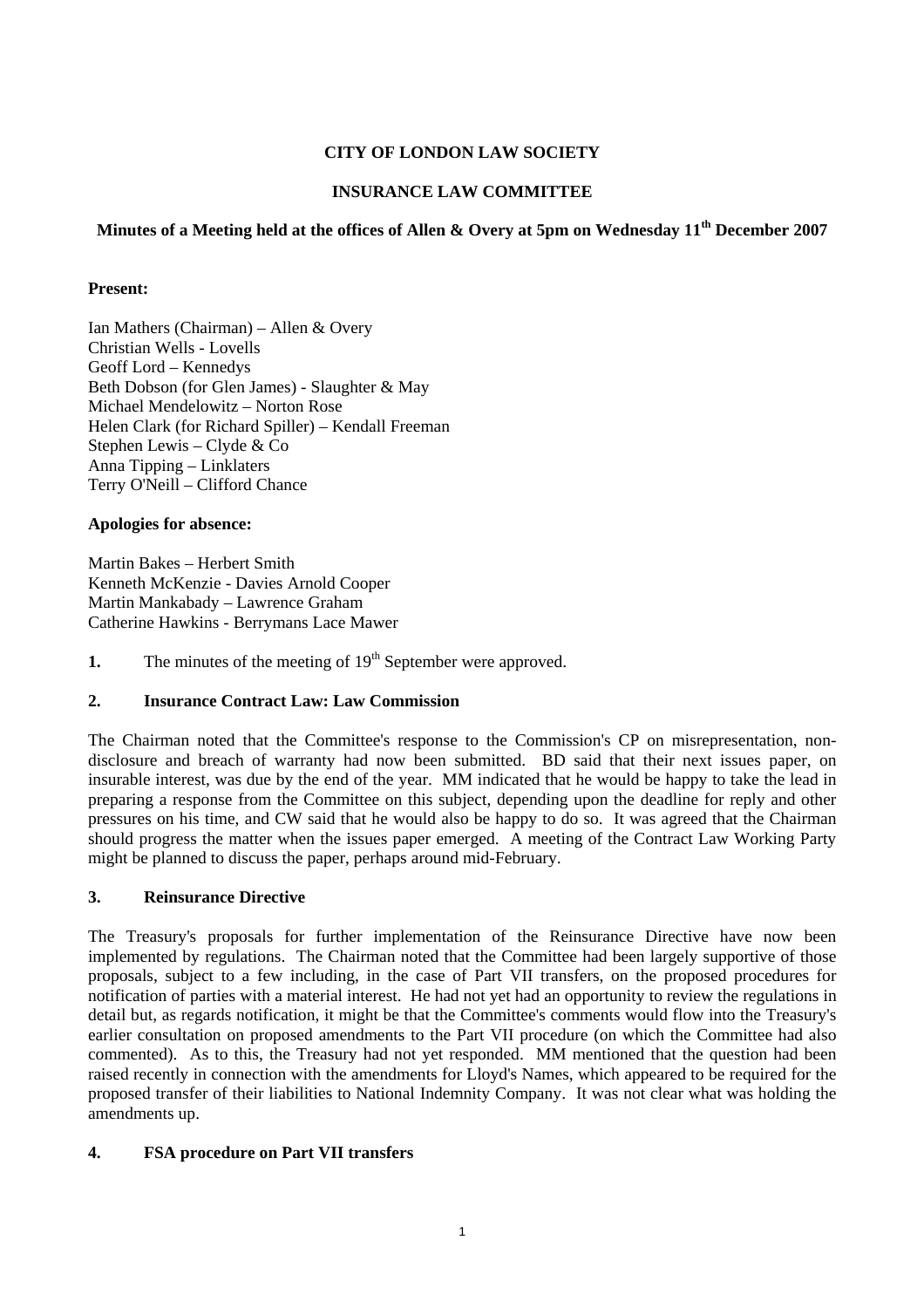The Chairman said that he had been unable to attend a meeting convened by the FSA to discuss their proposals for formalising the procedures for their intervention on Part VII transfers. However, Glen James had said that his colleague Oliver Wareham attended. There appeared to have been general agreement that the FSA's idea of setting an effective date for transfer schemes to allow for the possibility of an adjournment of the court hearing was likely to produce unnecessary delay, and there were one or two High Court judges attending (including David Richards) who thought that the template for the FSA's report to the court was too heavy handed. The FSA had agreed to reflect on the discussion and produce revised proposals.

# **5. Rome I**

The Chairman reported that developments on this project had speeded up and the draft regulation had been approved by the European Parliament. He understood that the draft as approved by the Parliament had included some wording on insurance to replace the current provisions in the EU insurance Directives. It seemed that this wording would maintain freedom of choice for large risks (as well as reinsurance), and if so it should not be of too much concern to the Committee. However, HMCS had convened a stakeholders meeting for 14<sup>th</sup> January which he would attend, and would report further thereafter.

# **6. EU Common Frame of Reference**

The Chairman reported that he had received no recent information on this project, and expected that further developments would depend upon the reports from academic experts, which were due around the end of the year.

# **7. Solvency II**

The Chairman reported that he had attended the most recent conference on this subject convened by CEIOPS. Mostly this had focused on the calibration of the MCR and SCR following the publication of the committee's report on QIS 3. In sum, it appeared that considerably more work was required to ensure that these measures hit a satisfactory level. But there had been some discussion of proposals in the draft Directive for allowing groups of companies to determine where within the group they could locate regulatory capital. These proposals appeared to have gained general acceptance on condition that there were adequate arrangements for the transfer of capital to any individual company in distress. The Chairman suggested that some lessons could be drawn fro Lloyd's arrangements for parent company covenants. However, he had the impression that these covenants were now out of vogue. CW confirmed: Lloyd's sponsors typically wished to limit their liability so far as possible and the preferred means of providing security for syndicate underwriting was now by LOC. Nevertheless, it was agreed that the operation of such covenants, and also the guarantees previously required by the ILU, might be usefully reviewed to see whether they could provide a precedent, including the method by which they were enforced.

The Chairman also mentioned that he had spoken briefly at the conference with a representative from the ABI, who had said that there might be a need to reconvene the ABI Legal Working Party which had looked at the text of the draft Directive. He agreed to ask the ABI what was proposed on this front, and whether there was anything to be gained by involving the Committee in the negotiations.

### **8. Other policy developments**

CW drew attention to the draft Sex Discrimination Act 1975 (Amendment) Regulations which were intended to give effect in the UK to the EU Gender Directive 2004/113/EC. However, he did not think that these regulations were a matter of concern. The provisions on insurance are designed to fortify the existing provisions of the Act by making clear that where there are proportionate differences in an individual's premiums and benefits as a result of sex being a determinant factor in risk assessment, then these differences must be based on relevant and accurate data, and this data must be compiled, published and regularly updated. CW also noted the FSA's announcement of its intention to carry out further work in the field of commission disclosure. An independent review had concluded that the cost of mandating commission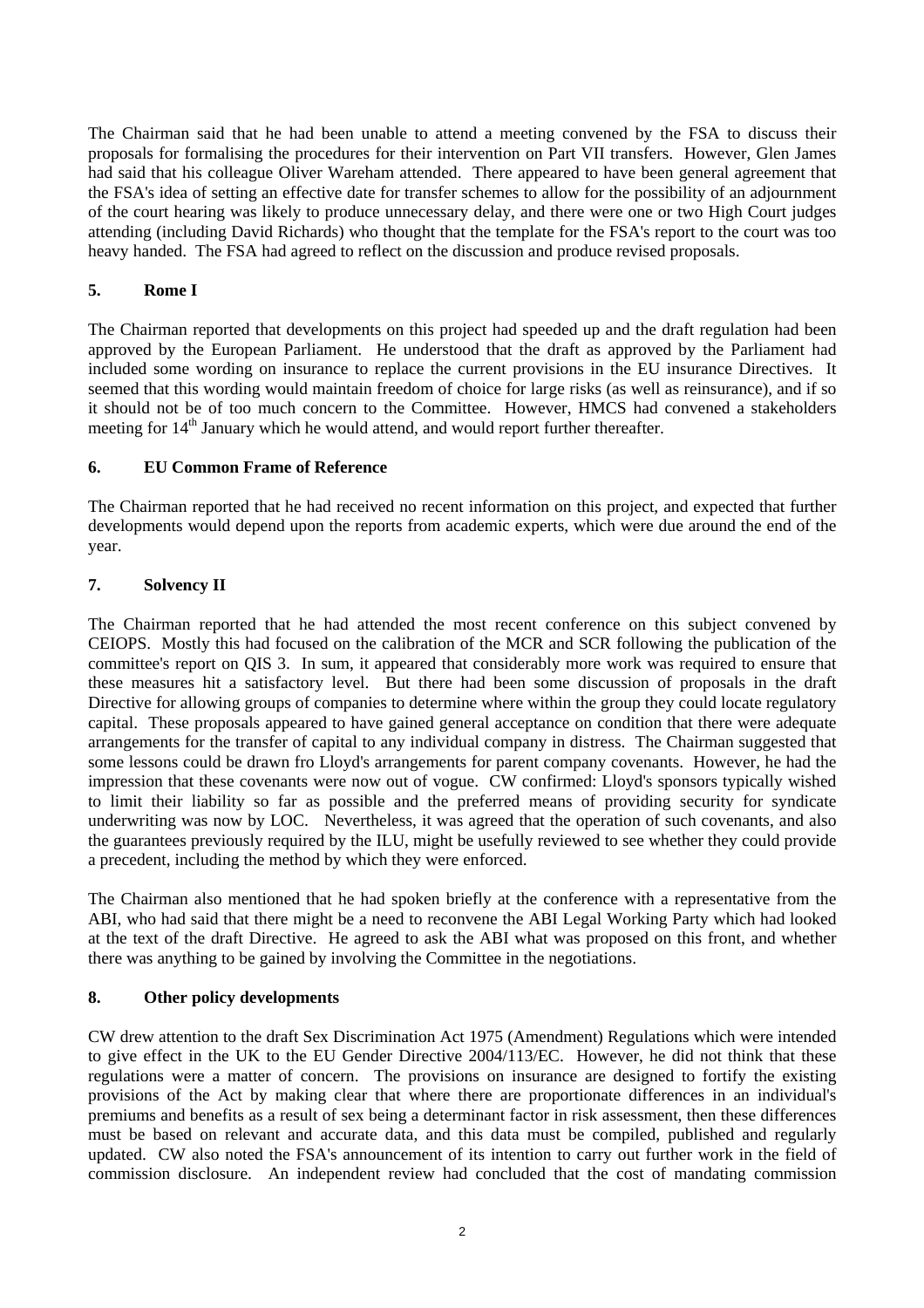disclosure would outweigh the benefits, but the FSA intend to publish a discussion document on the subject. TO'N commented on the amendments to the FSCS which would take effect from 1 April 2008, following the FSA's Funding Review. There are to be five broad contribution classes – deposit taking, investment, life and pensions, general insurance and home finance. There will be two sub-classes in each broad class divided along provider and distributor lines –with the exception of deposits. Each sub-class will have a limit on what it could be required to contribute to compensation claims in each year. There is however an explicit provision for cross-subsidy in so far as (a) if a sub-class (e.g. general insurance intermediaries) reaches its annual threshold, the other sub-class in their broad class (e.g. insurers) will be required to contribute to any further compensation costs and (2) a final layer of cross-subsidy will then be available from the general retail pool, through which the other broad classes support any broad class which has reached its overall threshold. There was some discussion in the Committee of the concepts of affinity and mutual financial interest on which the new model has been based, but no particular conclusions were drawn.

#### **9. Recent court decisions**

There was a discussion of the decision of the Court of Appeal in *AIG Europe v Faraday Capital* [2007] EWCA Civ 1208 concerning a claims cooperation clause in a reinsurance policy written by Faraday in respect of AIG's directors and officers' liability business. The clause required notice to be given to the reinsurer, within 30 days, of "any loss or losses which may give rise to a claim". A potential claim arose from an announcement in November 2002 by the original insured to restate its accounts, which was followed by a fall in the listed value of the insured's shares and, subsequently, class actions by shareholders against the insured and various of its directors. The insured notified AIG in late December 2002 that claims had been made against them, but AIG did not notify Faraday until 19 April 2004, following a settlement of the actions on 23 March 2004. At first instance, the judge held that the reference in the CCC to "loss" must mean actual loss which was attributable the insured's directors and that could not be proved until the actions had settled, hence AIG's notice was in time. In this, the judge followed a decision of the Commercial Court in *Royal & Sun Alliance v Dornoch* [2005] EWCA Civ 238. That was a similar case in which a class action was started following an allegation that there had been a drop in share value following an admission by the directors of the original insured that certain figures in the accounts had to be restated. However the Court of Appeal reversed the judge's decision, and distinguished the *Dornoch* case on the grounds that in that case it was arguably uncertain whether the fall in the share price had been due to the admission or to normal market fluctuation. CW pointed out that the decision in *Dornoch* frustrated the obvious purpose of the CCC, which was to give the reinsurers some control over the handling of the shareholders' claims. However, the clause appeared to have been, in effect, lifted from the typical wording for a property policy without proper thought as to its application to liability insurance and there had perhaps been a difficulty for the court to engage in the task of rewriting it. This was particularly so because the notification period in *Dornoch* was only 72 hours and there would have been arguments for rewriting that too.

SL drew attention to *Limit No 2 v Axa Versicherung AG* [2007] EWHC 2321 which involved (1) a statement by a reinsurance broker on first presentation and renewal that the reinsured would not normally write construction risks unless the deductibles were at least £500,000, and (2) a presentation by the broker on renewal of certain loss statistics. As to (1) the court found that this statement was a representation of fact which could not be substantiated since the prevailing market conditions meant that it could not be achieved, thus entitling the reinsurer to avoid (the Court appeared to have considered that while it might have been open to a reinsured to argue that a UK reinsurer should have been aware of the position regarding deductibles, this could not apply to the reinsurer in this case which was based in Germany). As to (2), the Court held that there was a breach of the duty of non-disclosure because there had been a doubling of outstanding claims between their presentation and the reinsurer's scratch which went beyond an ordinary or routine development in the claims position. Generally it was felt that this decision was reasonable, although there was some concern that the reinsured or its broker might find itself continuously reviewing presentations until it is informed that the reinsurer has made its scratch.

#### **10. Insurance arbitration**